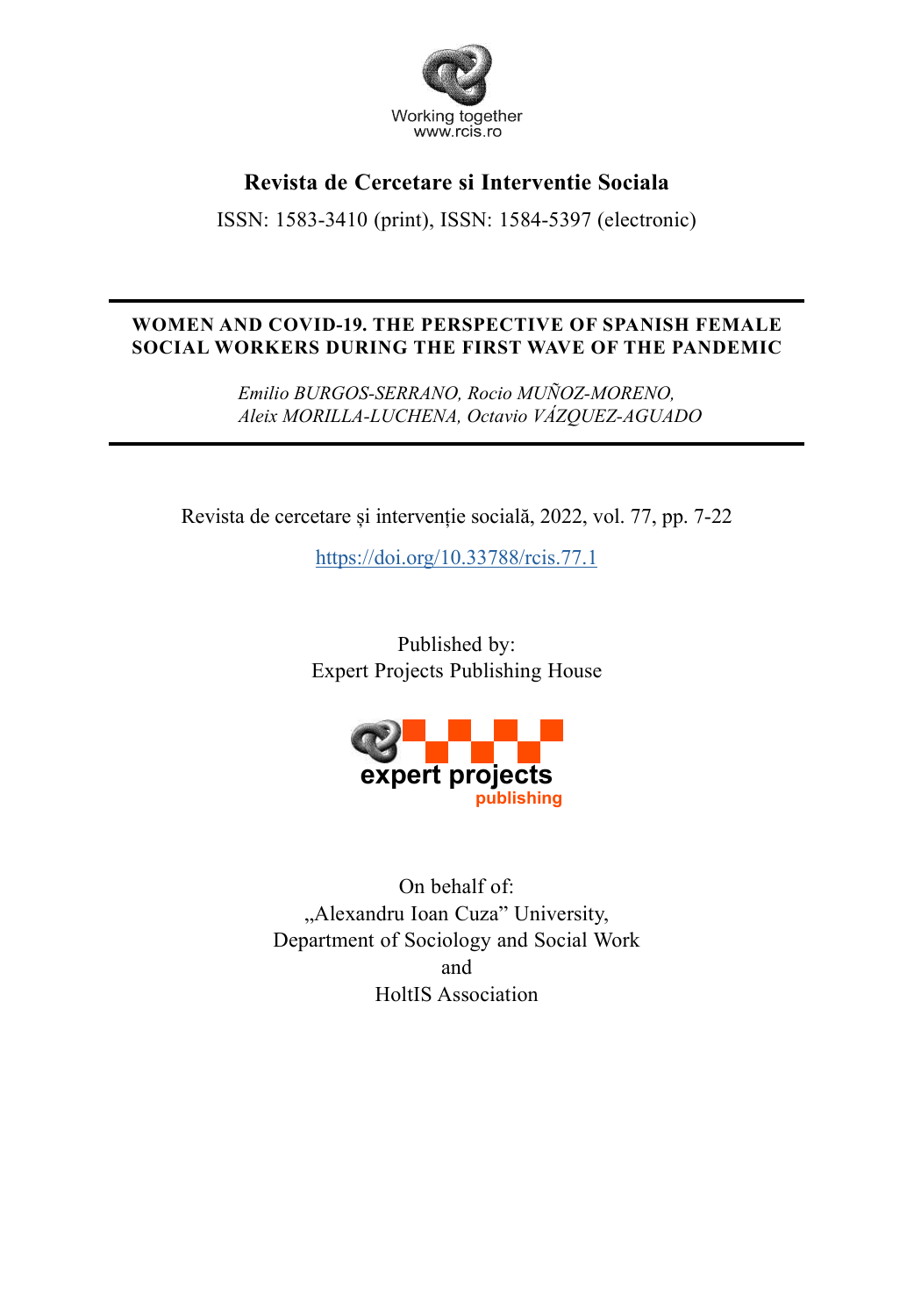# **Women and Covid-19. The Perspective of Spanish Female Social Workers during the First Wave of the Pandemic**

Emilio BURGOS-SERRANO<sup>1</sup>, Rocio MUÑOZ-MORENO<sup>2</sup>, Aleix MORILLA-LUCHENA3 , Octavio VÁZQUEZ-AGUADO4

## **Abstract**

This paper aims to analyse the impact of Covid-19 on women professionals in social services in Spain and to determine which variables may have affected them to a greater or lesser extent. The consequences of the pandemic are not gender-neutral, so it is particularly relevant to know the perspective of this highly feminised professional group, which continued to carry out its essential activity during the hardest moments of the pandemic. For this purpose, a sample of 466 women professionals in the sector was obtained in fieldwork carried out between 1 and 19 April 2020. The results showed that social workers perceived great difficulty in continuing to carry out their functions in this context, as well as a notorious aff ectation both personally and professionally, with the youngest, those with the least seniority in the organisation and those with dependent children being the most affected in some of the different aspects analysed.

*Keywords:* social workers, women, Covid-19, workplace issues, social services.

- <sup>2</sup> Department of Sociology, Social Work and Public Health. Faculty of Social Work, University of Huelva, Huelva, SPAIN; E-mail: rocio.munoz@dstso.uhu.es
- 3 Department of Sociology, Social Work and Public Health. Faculty of Social Work, University of Huelva, Huelva, SPAIN; E-mail: aleix.morilla@dstso.uhu.es
- 4 Department of Sociology, Social Work and Public Health. Faculty of Social Work, University of Huelva, Huelva, SPAIN; E-mail: octavio@dstso.uhu.es

<sup>1</sup> Department of Sociology, Social Work and Public Health. Faculty of Social Work, University of Huelva, Huelva, SPAIN; E-mail: emilio.burgos@dstso.uhu.es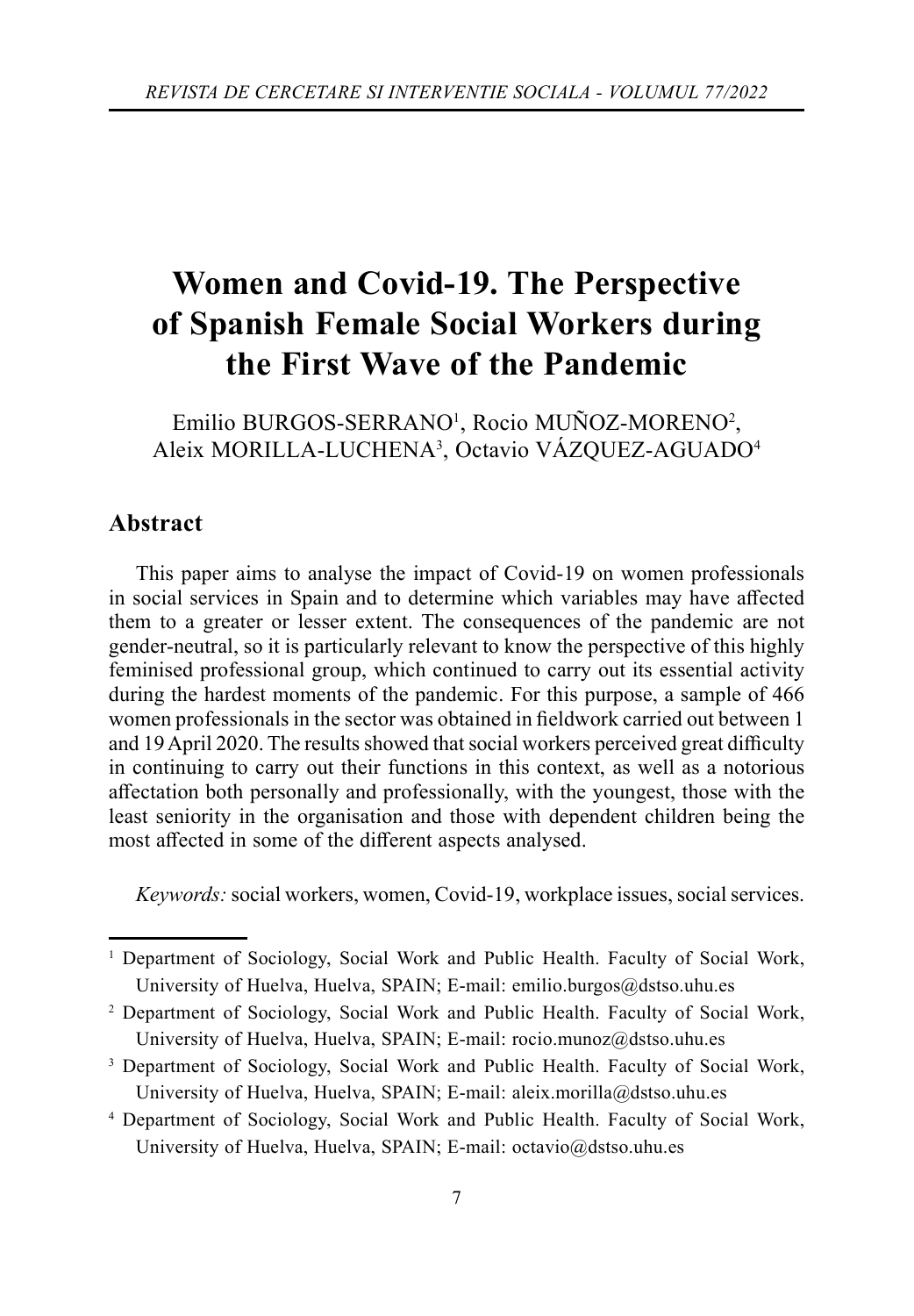## **Introduction**

The Covid-19 pandemic has affected the whole of humanity, highlighting, in the first instance, the limitations of the health systems in the different countries, but it has also shaken up the different social protection systems, perhaps less visibly because of its medium- to long-term consequences. By early 2022, the world, albeit at very uneven rates depending on the country, is in the midst of a vaccination process and the definitive eradication of the disease still seems uncertain, with new variants of the virus emerging, millions of new cases reported worldwide, and thousands of deaths resulting from the disease (WHO, April 2021).

## **Literature review**

The consequences of the pandemic on people's physical health and on countries' economies are obvious. More uncertain are the emotional and psychosocial consequences. Social protection systems are particularly affected by the closure of non-essential activities, home confinement, mobility restrictions, etc., which have had a considerable impact on the development of social protection services. In Spain, as in other countries, the Covid-19 pandemic has exposed many of the structural problems present in our country. This health emergency has shaken different spheres of life: economic, social and health, as well as interpersonal relations. Social services have also been affected by the impact of the pandemic (Muñoz-Moreno *et al.*, 2020; Calzada *et al.*, 2020).

Disadvantaged groups and individuals have increased. They have been affected by the closure and interruption of non-essential jobs, the reduction of economic activity, the loss of jobs which, although precarious, brought economic earnings. Government measures came too late and thousands of people did not even have the possibility to feed themselves, generating what in Spain has been called the 'hunger queues '. A social crisis has been generated in which excluded people or those at risk of exclusion have not had resources and/or did not have a level of savings that would allow them to face six months without any economic income. This highlights the gap in social status and poverty has begun an upward escalation with no prospect of being contained in the medium term. (Nomen, 2021).

The pandemic can be considered in a triple dimension, health, social and economic, in which we believe it is necessary to know the extent of the gender impact. It is a crisis that affects women and men differently, due to the centrality of care work. Many women have had to give up their jobs because schools are closed. They suffer greater job insecurity and poverty, which puts them in a worse situation to face a new period of crisis, with some of the most affected sectors highly feminised, such as commerce, tourism and hospitality, the increased risk of gender-based violence and other types of violence against women derived from the situation of confinement (Women's Institute of the Spanish Government, 2020).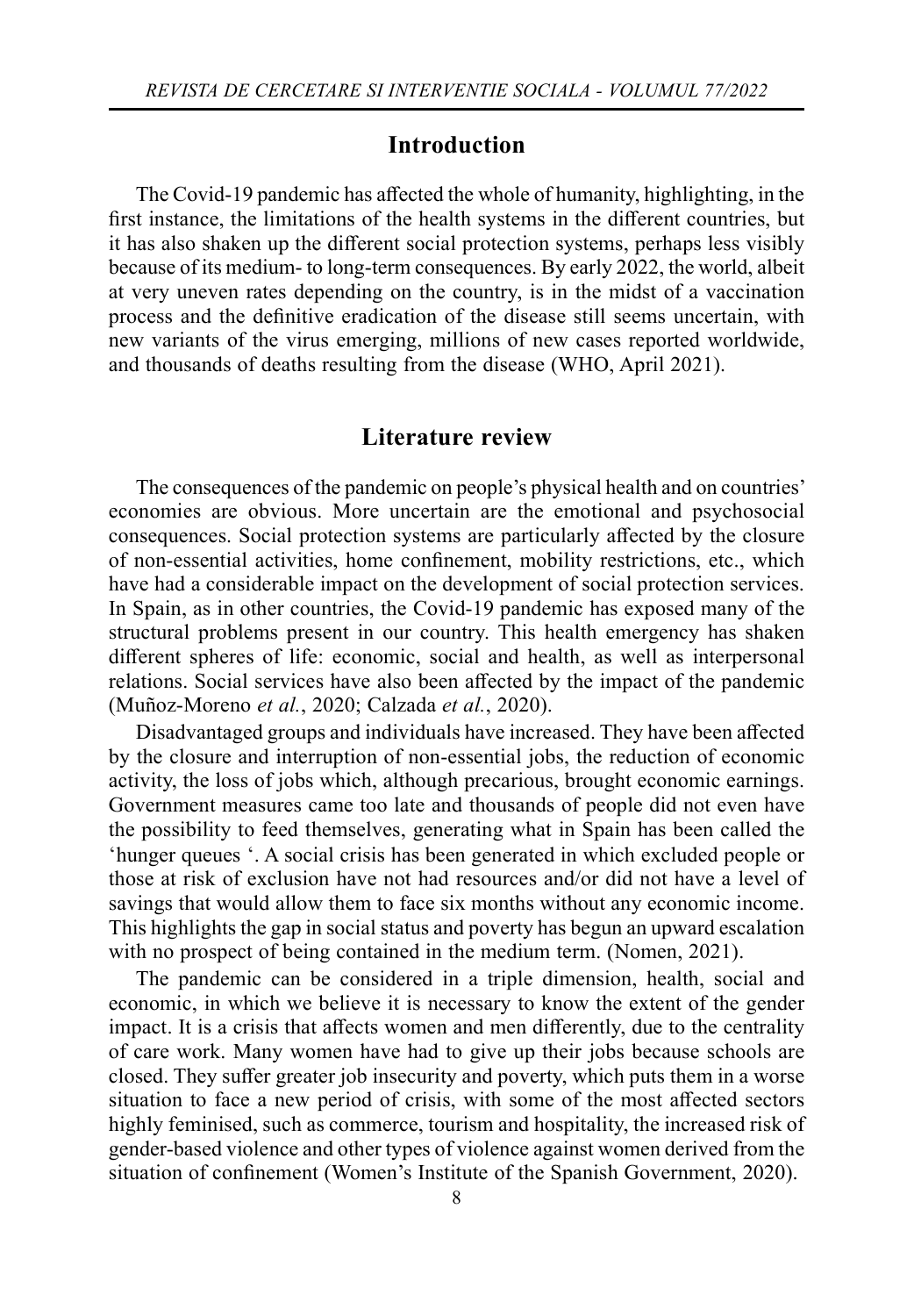Women are most likely to suffer the social and economic consequences of the pandemic (Burki, 2020). In Spain, before it, 53.3% of single-parent families were at risk of exclusion or poverty, compared to 27.9% overall. These single-parent households represent a total of 1,842,200 households, 83% of which are headed by women (Adecco Foundation, 2018).

Employment data (BBVA Research, 2020) have shown that the impact of Covid-19 has led to a sharp decline in the number of employed people in the first two quarters of 2020, with women being the most affected (Esade Ramon Llull University, 2020). It can be seen that the subsequent recovery in the third quarter of 2020 has been stronger for men, which has widened the gender gap. In addition, more than half of women's employment, 51%, is concentrated in just four occupational sectors: commerce, hotels and restaurants, education, and health and social services. In the short and medium term, many women who were already in a precarious situation are likely to lose their jobs and incomes. (Castellanos *et al*., 2020). A similar trend has been observed in other countries, such as the United States, (U.S. Bureau of Labor Statistics, 2020) where married women lost more jobs relative to married men, with the loss of nearly one million jobs in September 2020, coinciding with the back-to-school season, while job gains by married men and women remained steady. This greater loss of jobs could be explained in part by women taking on more household and childcare tasks (Krentz *et al.*, 2020; Alon *et al.*, 2020).

Women took on more of the household chores during confinement, even in families where both parents continue to work, with the closure of schools and the difficulties in outsourcing domestic services, it has been observed that chores continue to be shared unequally between men and women (Farré and González, 2020).

Parrado and León (2020) identify that women had a greater psychological impact and worse mental health during confinement, along with groups such as students, people with lower incomes or those who had less space per person in the dwellings. They are also more vulnerable to fears associated with the pandemic situation (of death or infection of family members, further spread of the virus, or not seeing family or friends): for every man with one of these fears, there are usually 2 women with the same fear (Sandín *et al.*, 2020). At the professional level, studies such as that of Lai *et al.* (in Huarcaya-Victoria, 2020), carried out among healthcare staff, identified women, nursing staff and front-line workers as groups with more severe degrees of mental health problems (depression, anxiety, insomnia, stress, etc.). Santamaría *et al.* (2020) also identify that the pandemic has generated symptoms of stress, anxiety, depression and insomnia among healthcare workers, with higher levels among women and older professionals.

Even the WHO has issued guidelines to safeguard the mental health of the population of different age groups, indicating special attention to women, children and service providers, suggesting measures to mitigate anxiety, depression and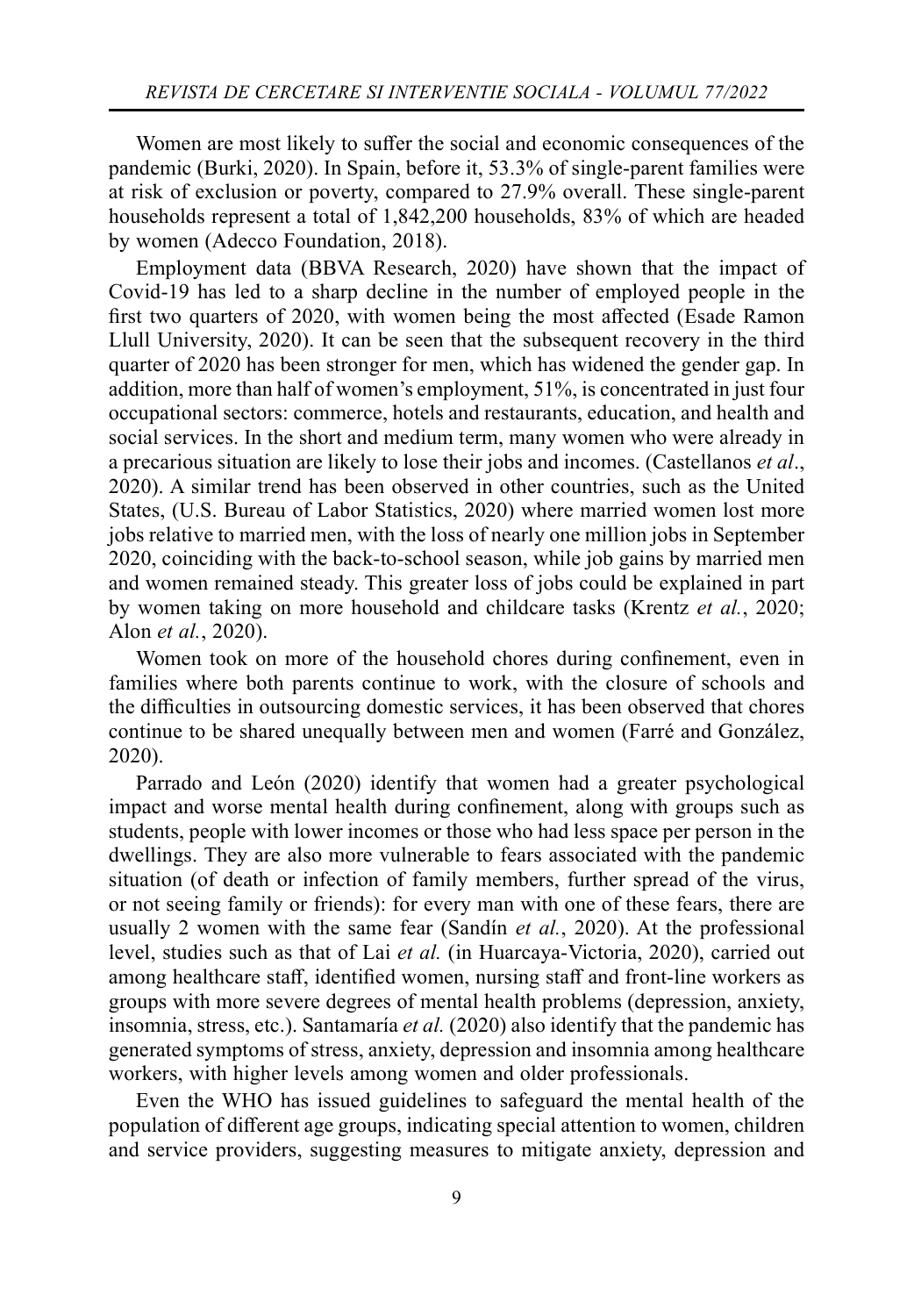stigma, etc. (Kumar and Nayar, 2020). Diff erent studies have also pointed to greater mental health consequences for women (stress, anxiety) (Chen *et al*., 2020; *Connor et al.*, 2020, Li *et al.*, 2020; Huang *et al.*, 2020, Rabbani *et al.*, 2020).

The complexity of the impacts of the pandemic therefore places special demands on the professional activity of social workers, as they extend across multiple and overlapping areas of care. Unlike health and education service providers whose expertise is limited to a single domain, the multi-faceted, people-in-theirenvironment approach is key to the pandemic response (Cross and González-Benson, 2020).

Firstly, because it is a profession considered essential, which has been on the front line in the face of the social consequences of Covid-19, trying to cushion the serious social effects that the epidemic has had on the most vulnerable population and, secondly, because it is a highly feminised profession in which the impacts produced by the pandemic on women who have been most exposed to this reality can be more easily tested, the purpose of this work is to provide answers to the following questions: (1) What impact has the Covid-19 epidemic had on women social services professionals in Spain?; (2) What variables would be conditioning the greater or lesser degree of affectation of women professionals in this sector?

## **Methodology**

#### *Sample and procedure*

The results shown in this paper are based on a questionnaire administered to professionals from public and private social services in Spain. A total of 560 people took part. The fieldwork was carried out between 1 and 19 April 2020, i.e. in the midst of the confinement and state of alarm in Spain during the first wave of the pandemic.

The questionnaire administered consists of five distinct parts: 1. Sociodemographic characteristics and professional situation; 2. Sixteen items aimed at assessing the impact that the health crisis and the state of alarm have had on the normal development of social services; 3. Eight items regarding the knowledge of the protection measures that have been implemented in the different entities; 4. Aimed at analysing the professional and personal situation with the current situation (13 items); and 5, concerning the degree of adequacy of measures to care for the vulnerable population (24 items).

#### *Data collection*

Only responses from women were selected, reducing the initial sample from 560 to 466 cases.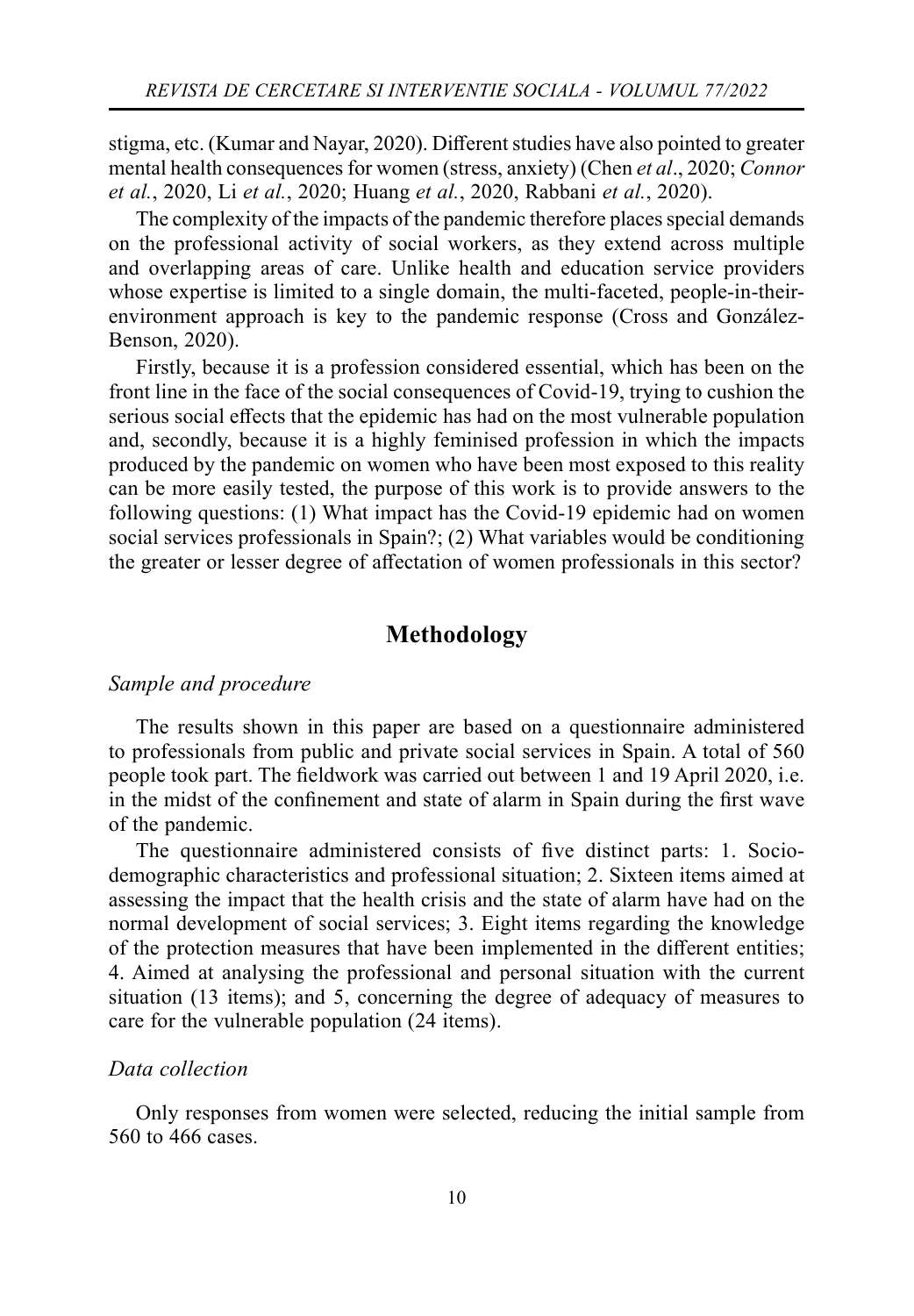#### *Survey instrument and data analysis*

To facilitate the study of the results, factor analyses were carried out, with varimax rotation, of sections two, four and five of the questionnaire, which were measured on a Likert scale, in order to reduce the number of items, work with this information in an aggregated manner and facilitate cross-referencing with the variables that could be exerting the greatest influence on the degree of affectation of the professionals. The resulting factors have been transformed into a 0-100 scale for ease of presentation.

*Table 1* shows the internal consistency of the dimensions obtained through factor analysis as measured by Crombach's alpha.

| Questionnaire dimensions                                         | Factors obtained                                                                | No. of<br>items that<br>compose it | Crombach's<br>alpha (internal<br>consistency) |
|------------------------------------------------------------------|---------------------------------------------------------------------------------|------------------------------------|-----------------------------------------------|
| Dimension 2: Assessment of                                       | 1. Degree of<br>preparedness<br>and effectiveness<br>of measures<br>implemented | 8                                  | .822                                          |
| the impact of Covid-19 on<br>professional development            | 2. Degree of<br>affectation of<br>functions by Alarm<br>State                   | 4                                  | .795                                          |
|                                                                  | 3. Telework<br>Effectiveness                                                    | 3                                  | .722                                          |
|                                                                  | 1. Feeling<br>overwhelmed by the<br>situation                                   | 5                                  | .777                                          |
| Dimension 4: Assessment<br>of professional/personal<br>situation | 2. Appropriate<br>resources and<br>measures to deal with<br>the situation       | 6                                  | .740                                          |
|                                                                  | 3. Telework                                                                     | $\overline{2}$                     | .726                                          |

*Table 1.* Reliability of the dimensions obtained from factor analysis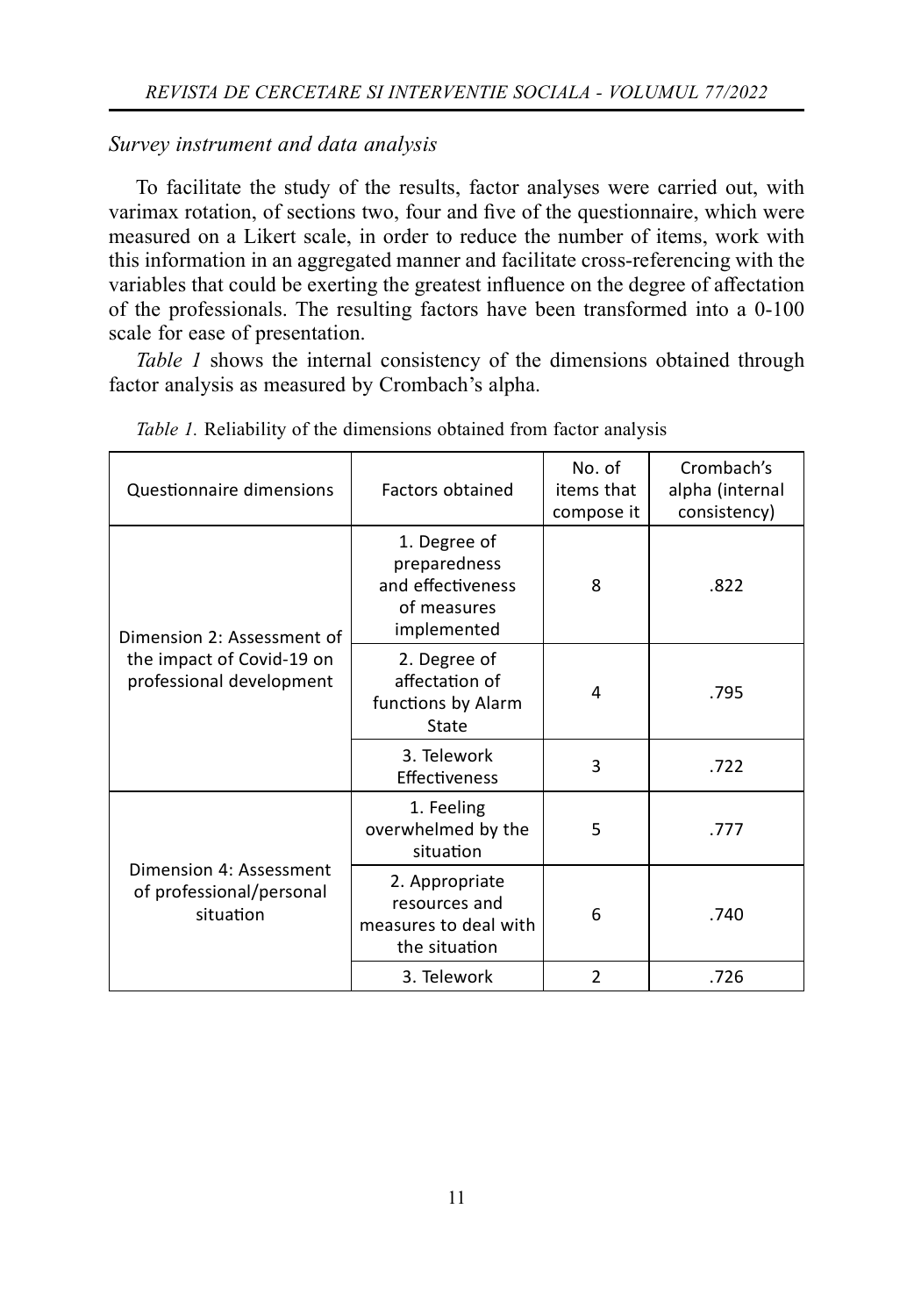|                                                                                                      | 1. Worsening<br>conditions of<br>vulnerable population<br>with Alarm State         | 9 | .947 |
|------------------------------------------------------------------------------------------------------|------------------------------------------------------------------------------------|---|------|
| Dimension 5: Assessment<br>of the degree of adequacy<br>of measures to care for<br>vulnerable people | 2. Degree of<br>adequacy of<br>measures to care for<br>vulnerable population       | 8 | .862 |
|                                                                                                      | 3. Effectiveness of<br>partnership and<br>social and health<br>monitoring measures | 4 | .774 |

## *Ethical considerations*

This work complies with the requirements of the Ethics Committee of the Vice-Rector's Office for Research of the University of Huelva.

## *Characteristics of the respondents*

The socio-demographic profile of these professionals shows that most are in the 35-46 age range, followed by the 47-59 age range. The average age is 42.7 years. Half of the women are married or in a registered partnership, while around 40% are single. Slightly more than half have children (53.9%).

Meanwhile, 98% of the women in the sample have a university or higher education. More than 75% are social workers.

In terms of employment status, 70% of female professionals are employed in the public sector, while only 23% are employed in the private sector. Most of them work full time (88.2%) and occupy technical positions (67.2%) and management, coordination and team responsibility functions (18.2%). In relation to the length of time they have been working in the entity, 42% have been working for ten years or less and 39.7% between 11 and 22 years. Also, 47.5% of the professionals have been carrying out their work 100% telematically, compared to 52% who did it in person.

The vast majority work in primary care (42.4%), with children and family 16.1%, elderly (9.2%) and people with disabilities (7.7%). In relation to family responsibilities, there is a greater tendency for women with children to telework, as shown in *Table 2*.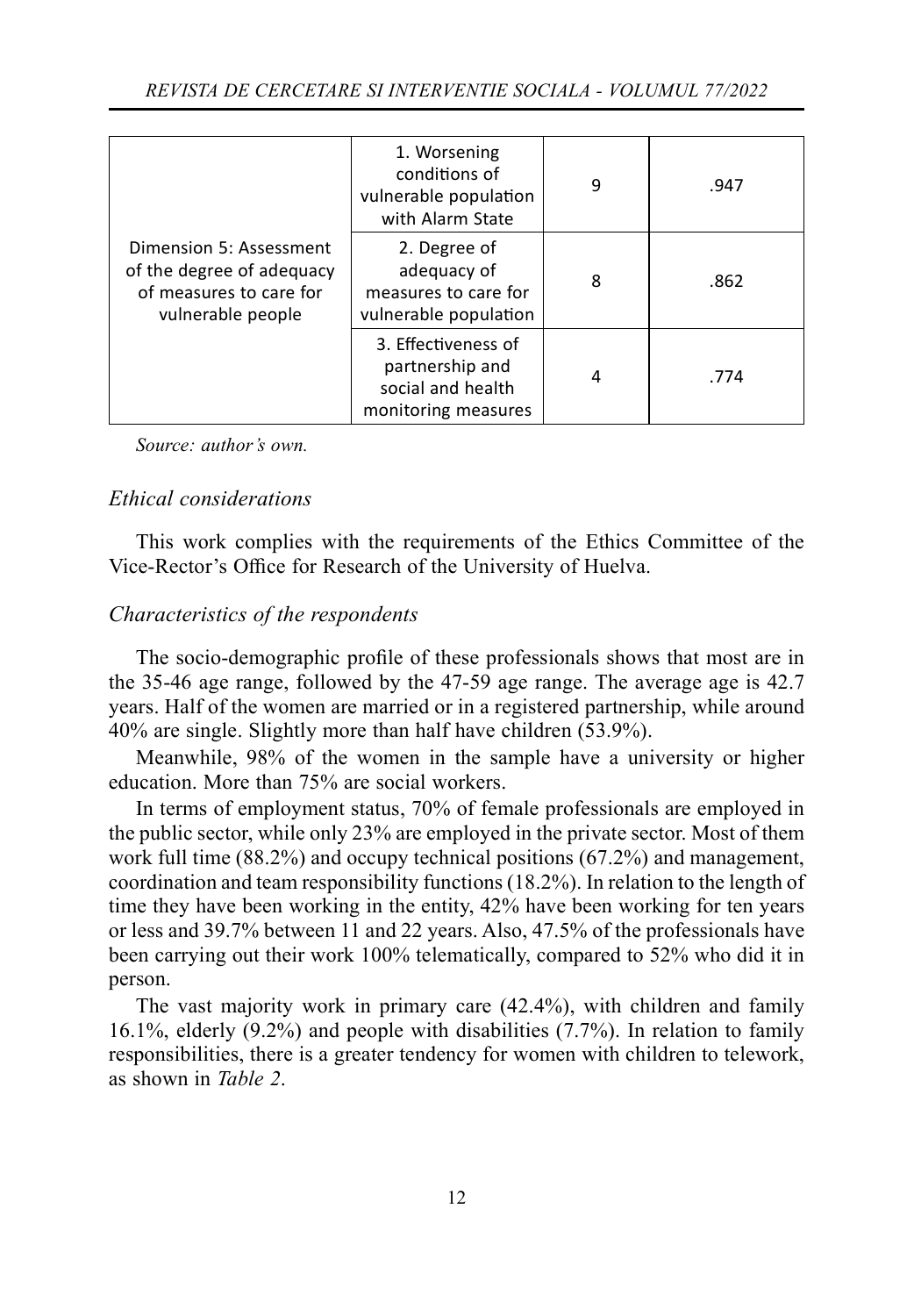|                 | Children |      |     |      |
|-----------------|----------|------|-----|------|
| <b>Telework</b> |          | No   | Yes |      |
|                 | N        | %    | Ν   | %    |
| No              | 77       | 52,4 | 70  | 47,6 |
| Yes             | 91       | 48,9 | 86  | 64,7 |

*Table 2.* Teleworking according to family responsibilities

# **Results and discussion**

In order to carry out a more detailed analysis of the degree of professional and personal impact of the different measures applied in the work of social services professionals in Spain, a breakdown of the different items that make up dimension 4 of this work is shown (*Table 3*).

*Table 3.* Average score of the items of the dimension relating to the assessment of the professional and personal situation (dimension 4).

|                                                                                                                           | N   | Rating<br>$0 - 100$ |
|---------------------------------------------------------------------------------------------------------------------------|-----|---------------------|
| Often, these days, I have felt like crying.                                                                               | 464 | 58,19               |
| Over the past few days, discussions with social services colleagues<br>have increased.                                    | 453 | 31,35               |
| I have often felt support and understanding from social service<br>users when faced with the difficulty of the situation. | 421 | 62,29               |
| During these weeks, I have worked many more hours beyond my<br>working hours.                                             | 420 | 59,17               |
| There have been times when I have felt overwhelmed by the<br>situation.                                                   | 439 | 60,82               |
| I have been provided with the necessary protective equipment to<br>carry out my work                                      | 424 | 65,04               |
| My professional mobility has not been affected. I have been able to<br>move to my place of work without any problems.     | 417 | 42,21               |
| I have had the basic training to cope with my work during this time.                                                      | 399 | 56,20               |
| In my workplace I have been properly accredited to do my work<br>during the alarm period.                                 | 435 | 42,07               |
| In general, I have found support from my co-workers in solving prob-<br>lems I have been facing these days.               | 388 | 67,20               |
| I have often felt helpless these days.                                                                                    | 396 | 76,14               |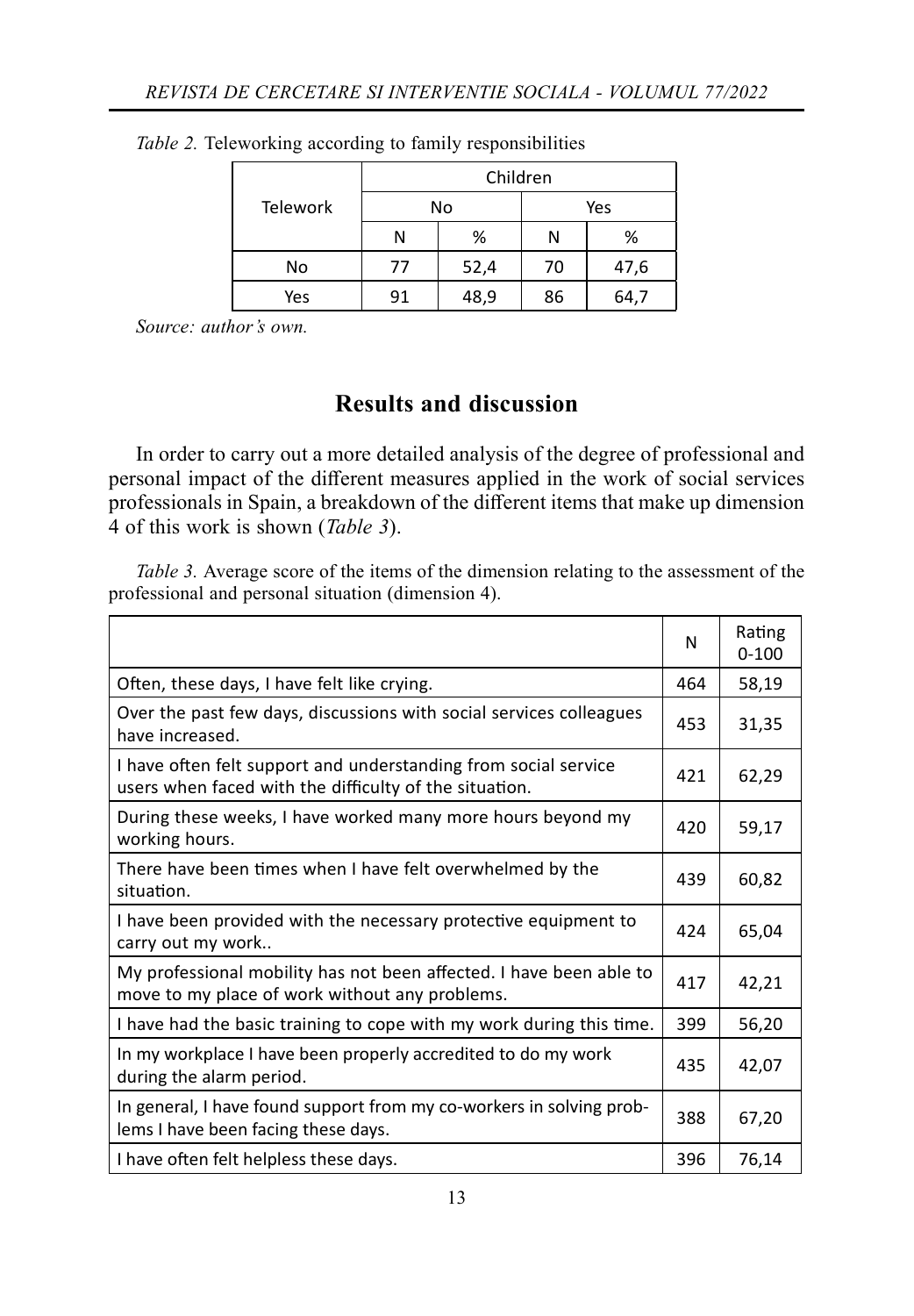| I am teleworking at home and I go to the workplace some days.                 | 398 | 48.87 |
|-------------------------------------------------------------------------------|-----|-------|
| Despite teleworking, I know that I can be called back to work at any<br>time. | 363 | 59.44 |

These data are consistent with those shown in previous studies carried out in social services, which already pointed both to this affectation and feeling of being overwhelmed (Muñoz-Moreno *et al*., 2020) as well as to work overload and the fact of spending more hours on work as a consequence of the pandemic (Calzada *et al.*, 2020).

However, despite the difficulties, the professionals have largely felt the support and understanding of the users of social services (62.29) and have had the support of their colleagues to solve problems they have had to face in this new context  $(67.2)$ .

With regard to the protective measures that have been implemented in the centres during this initial period of the state of alarm (Table 4), the most common were those aimed at reducing interaction between professionals and users (82.2), as well as the posting of information signs indicating preferably non-face-toface care (78.3) and on hand and respiratory hygiene (69.1). Nevertheless, there are shortcomings in the design of training activities for the health education of professionals and users (30) and in the availability of water-alcohol solution dispensers and other health protection measures (42.7). Regarding the measures implemented, Ubillos *et al.* (2020) point out that there are also differences by gender when it comes to dealing with them, as women have a greater perception of risk compared to men and at the same time consider that they have a greater capacity to comply with the protection measures, even if this affects their activities or may be annoying, include actions that they do not like, or despite any difficulties they may encounter.

|                                                                                                                          | N   | Yes  | No   | Don't<br>know |
|--------------------------------------------------------------------------------------------------------------------------|-----|------|------|---------------|
| Notices or circulars informing not to go to the centres<br>except for justified reasons and never in case of<br>symptoms | 466 | 78,3 | 10.5 | 11,2          |
| Hand hygiene and respiratory hygiene information<br>panels                                                               | 466 | 69,1 | 21,9 | 9             |
| Training activities for the health education of users and<br>workers                                                     | 466 | 30   | 61,8 | 8,2           |
| Soap and paper towels for hand hygiene available in all<br>toilets.                                                      | 466 | 63,7 | 25,5 | 10,7          |

Table 4. Knowledge of the protection measures implemented in the centres (Dimension 3)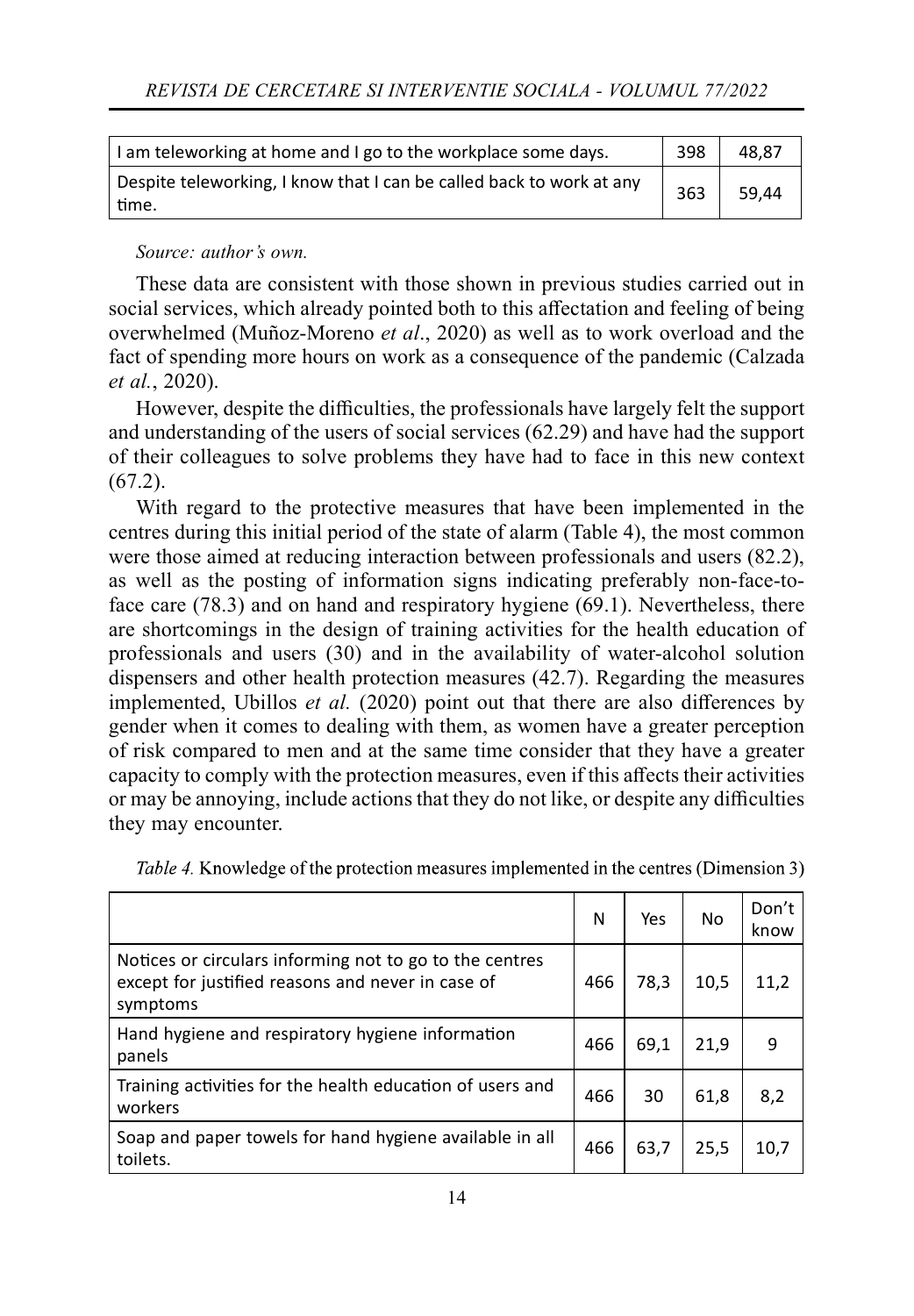| Dispensers with hydroalcoholic solution, disposable<br>tissues and waste containers with pedal-operated lid | 466 | 42.7 | 46.4 | 10.9 |
|-------------------------------------------------------------------------------------------------------------|-----|------|------|------|
| Measures to minimise interaction with users and other<br>professionals                                      | 466 | 82.2 | 13,5 | 4,3  |
| Intensified cleaning programmes in the centre                                                               | 466 | 60,5 | 21   | 18,5 |
| Workers and users have been informed of the actions<br>being taken to protect them                          | 466 | 63,5 | 26.8 | 9,7  |

In order to answer the second research question posed in the framework of this study, which variables would be conditioning the greater or lesser degree of aff ectation of the professionals in this sector, *Table 5* shows the disaggregated items of the factor 'Feeling overwhelmed by the situation ' crossed by the most significant socio-demographic and socio-economic variables, which allows a profile to be obtained of the professionals who have been most affected by the situation. The purpose is to determine which variables are most decisively influencing the degree to which professionals are personally affected by the circumstances arising from the pandemic in their professional development.

The table collects synthetic information relating the items to age, marital status, existence and number of children in the household, years working, employment status, type of organisation and qualification.

It is observed that age is one of the variables that most influences the degree of aff ectation of the professionals, as the youngest are those who have experienced the strongest urge to cry, have felt more overcome by the situation and have experienced more helplessness in the development of professional practice. However, older women stand out as having experienced an increase in discussions with social services colleagues, as well as the 47-59 age group who report working more hours than those reflected in their working hours than the rest. In this respect, a parallel could be established with studies such as that of Santamaría *et al.* (2020) on health professionals, which showed a greater impact on mental health (stress, anxiety, etc.) in the case of women who worked in this field, and also in older professionals, who in the case of Social Services are the ones who have perceived the greatest increase in interpersonal conflicts at work as well as a heavier workload in terms of hours worked.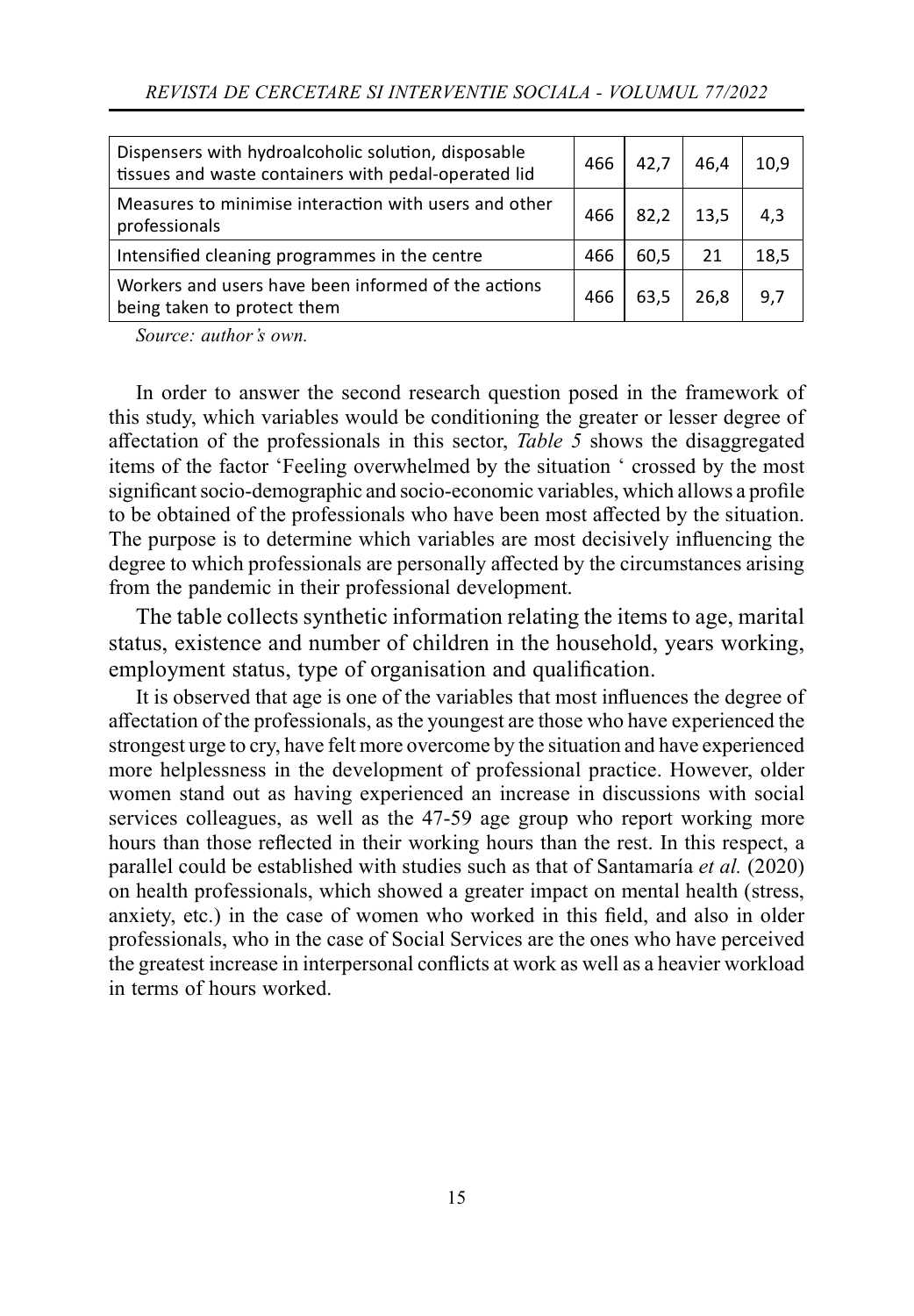Table 5. Detailed analysis of the variables that make up dimension 4: Assessment of professional/personal situation (specifically the factor 'Feeling overwhelmed by the situation').

| Qualification         | Social work                                       | Social work                                                                                           | qualifications<br>(60.74 vs.<br>Other<br>58.62)                                          |
|-----------------------|---------------------------------------------------|-------------------------------------------------------------------------------------------------------|------------------------------------------------------------------------------------------|
| Organisation<br>type  | 1st subsidised<br>2nd public<br>3rd private       | 1st subsidised<br>3rd private<br>2nd public                                                           | Private and<br>1st public.<br>subsidised<br>equal                                        |
| Employment<br>status  | ł                                                 | I                                                                                                     | Full-time<br>workers                                                                     |
| Years worked          | morked<br>Vesic<br>Fewer                          | morked<br>More years                                                                                  | More years worked                                                                        |
| Number of<br>children | children<br>with more<br>asoy <sub>1</sub>        |                                                                                                       |                                                                                          |
| Children              | ł                                                 | children, but<br>with little<br>difference<br>without<br>$(31, 90 \text{ vs.})$<br>Women<br>30,36)    | children stand<br>Women with<br>out (60 vs.<br>58.29).                                   |
| Marital<br>status     | $\mathbf{I}$                                      | $\mathsf{I}$                                                                                          | stand out<br>$(61.42 \text{ vs.})$<br>Married<br>women<br>55.57).                        |
| Age                   | peoble<br>Younger                                 | Older people                                                                                          | is no clear trend.<br>stands out, but there<br>The 47-59 age group                       |
|                       | days, I have felt<br>like crying.<br>Often, these | colleagues have<br>Over the past<br>discussions<br>with social<br>increased.<br>few days,<br>services | working hours<br>During these<br>weeks, I have<br>worked many<br>more hours<br>beyond my |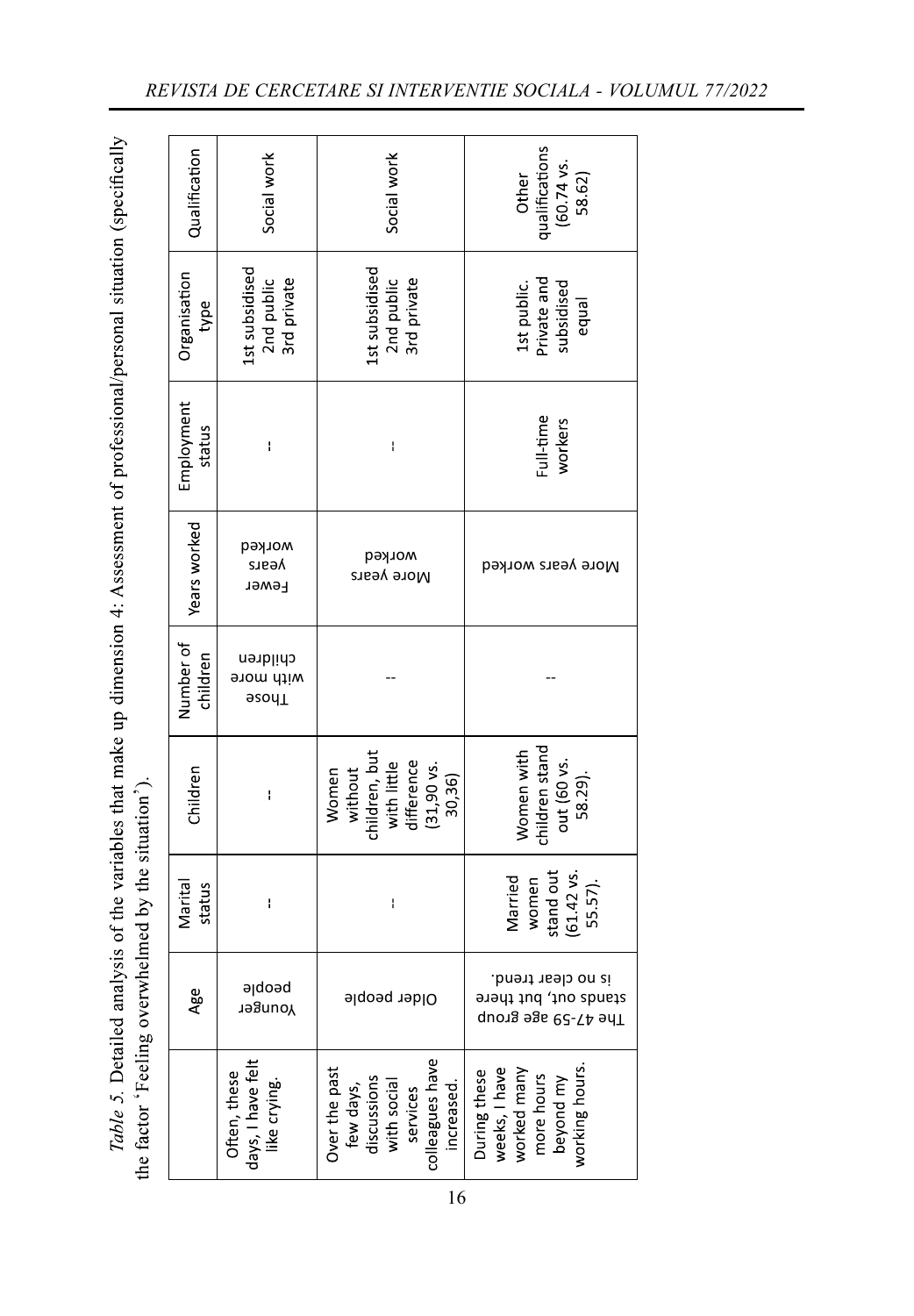| qualifications<br>work more<br>than other<br>$(61.78$ vs<br>Social<br>57.87)                              | ualification<br>work more<br>than other<br>$(66, 1 \text{ vs.}$<br>$61, 4)$<br>Social                            |
|-----------------------------------------------------------------------------------------------------------|------------------------------------------------------------------------------------------------------------------|
| st subsidised<br>2nd public<br>3rd private                                                                | ł                                                                                                                |
| workers (61.92<br>Full-time<br>vs. 49.43)                                                                 | workers (65.33<br>vs. part-time<br>$(61.3)$<br>Full-time                                                         |
|                                                                                                           | as time increases.<br>Tendency to decrease<br>working for less time.<br>those who have been<br>More affected are |
| no clear trend.<br>out, but there is<br>children stand<br>Women with 2                                    | powerlessness.<br>do gniləət ədt zəob<br>children increases, so<br>As the number of                              |
| children, bu<br>with little<br>difference<br>$(61, 71 \text{ vs }$<br>without<br>Women<br>60,02)          | children more<br>hose withou<br>affected (67.<br>vs. 62.5)                                                       |
| I                                                                                                         | women<br>more<br>affected<br>than<br>married<br>women<br>$(67.5 \text{ vs }$<br>Single<br>64.3)                  |
| overcrowded<br>age, the more<br>The younger the                                                           | (12 bns 82, 58 and 51)<br>рэтээћь этот<br>үоилвег мотеп тисп                                                     |
| been times<br>when I have felt<br>hat there have<br>It can be said<br>overwhelmed<br>situation.<br>by the | have often felt<br>helpless these<br>days                                                                        |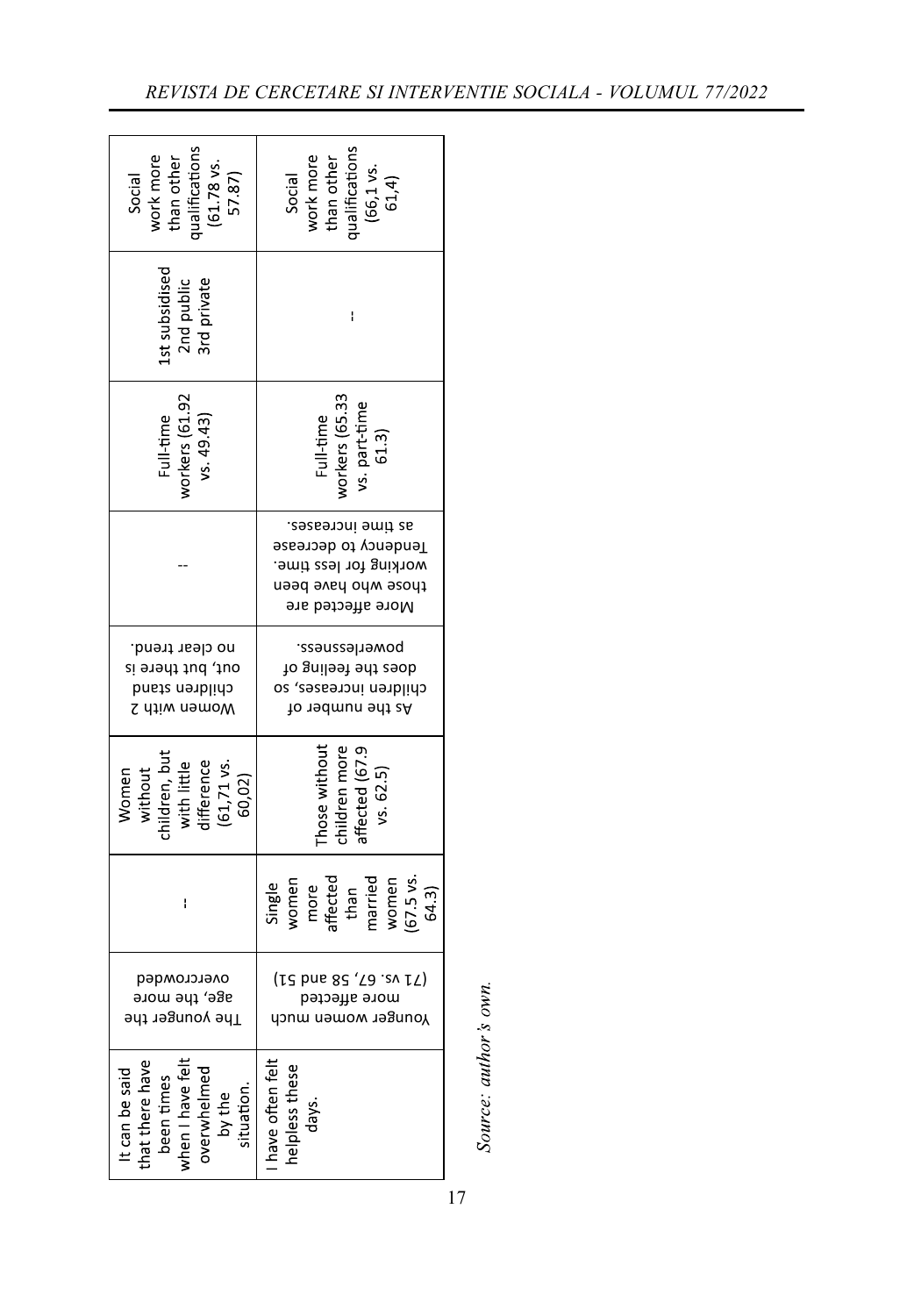If we look at the number of children living in the household, we see that the more children there are, the more they report having experienced the urge to cry and the greater the feeling of helplessness in their professional work. This could be associated with the greater presence of women in household tasks and childcare (Krentz *et al.*, 2020; Alon *et al.*, 2020), and this in the complicated context of the pandemic, with measures such as home confinement or the closure of educational centres, while care tasks continued to be shared unequally between women and men (Farré and González, 2020). Regarding telework, it has also been observed that mothers who work remotely are more likely to report feelings of anxiety, loneliness and depression than fathers who work remotely. (Lyttelton *et al.*, 2020).

This greater emotional distress of female social workers with children as well as the feeling of greater powerlessness to carry out their jobs must be understood in the context of this double (or triple) working day, on the one hand their paid employment, and on the other hand the demands of home and child care, which is associated with worse indicators of mental health, vitality and stress (Saavedra, 2017) and all of this in a pandemic context in which relationships with others outside the household, who would act as support providers, were severely limited.

A greater degree of affectation is also observed among women who have been working for less time, who report having felt like crying more than the rest, as well as feeling helpless in the performance of their work, a tendency that decreases as experience increases, reflected in the number of years in their current job. Women with more seniority in the job reported experiencing an increase in discussions with professional colleagues and having worked more hours than usual in their employment contract.

With regard to the type of organisation, professionals from public entities stand out as those who report having worked more hours than those reflected in their working hours.

It is important to note that labour relations and gender attitudes influence each other and evolve in tandem (Reichelt *et al.*, 2021). Through this study, it becomes clear that Covid-19 has affected women to a greater extent in the different spheres of work, family, personal, etc., underlining once again that the pandemic and its consequences are not gender-neutral. This unprecedented situation that has shaken up existing dynamics in the productive and reproductive spheres could be taken as an opportunity to push society towards more egalitarian attitudes, both in the employment and household spheres.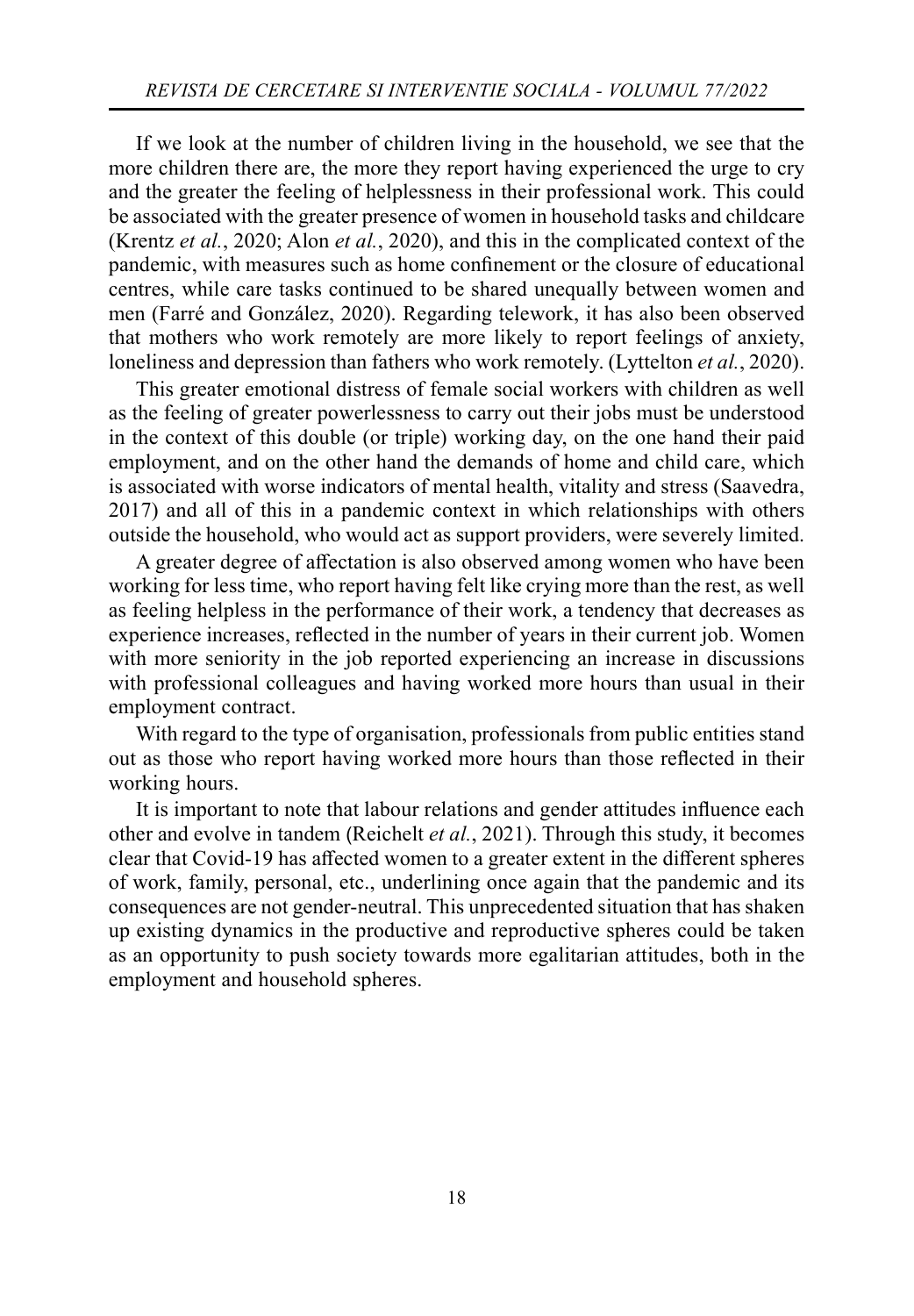## **Conclusion**

In conclusion, this study has served to answer the research questions posed. With regard to the first of these, it seems clear that most of the professionals consider that their functions have been greatly affected by the state of alarm and slightly more than half of them stated that they have felt overwhelmed by the situation, perceiving difficulty in continuing to carry out their functions in this context, having felt like crying and overloaded with work that has led them to dedicate hours even outside their usual working hours.

The professionals did not perceive teleworking as a sufficiently effective measure for the development of their functions, and highlighted in this context of special affectation positive elements such as the support and understanding of the users of their services, as well as the support of their co-workers.

Regarding the second question posed, we observed that age is one of the variables that most influences the degree of affectation of the professionals, with the youngest being the ones who have experienced more inclination to cry, have felt more overcome by the situation and have experienced more helplessness in the development of professional practice. Women who have been working in the organisation for fewer years are also more aff ected, a trend that decreases with increasing seniority in the organisation. It was observed that the more children in the household, the more women workers experienced a greater need to cry and a greater feeling of helplessness in their professional work.

The limitations of the study should be taken into account. The fieldwork was carried out in the midst of a health emergency and during the period of home confinement, which made it necessary to carry out the questionnaires telematically. This meant that part of the population did not receive the information related to the survey in order to be able to participate in it. To overcome this difficulty we applied a multiple invitation protocol through a snowball process, the questionnaire was disseminated through social networks and shared by different associations and professional bodies, thus ensuring that the instrument reached as many people as possible.

Although we have tried to ensure the maximum representativeness of the Spanish territory, the results of this work do not pretend to be generalisable to the whole population. They are an approximation to this reality through the description and analysis of the sample. Although a stratified sampling by quotas has not been established, given the difficulty of obtaining a detailed census of social services professionals in Spain, all regions are represented.

The high percentage of female participants in the sample compared to males is representative of feminisation: in the future it could be considered to specifically expand the sample with males in order to make comparisons of the different issues. The perception of the situation and the impact on professionals could also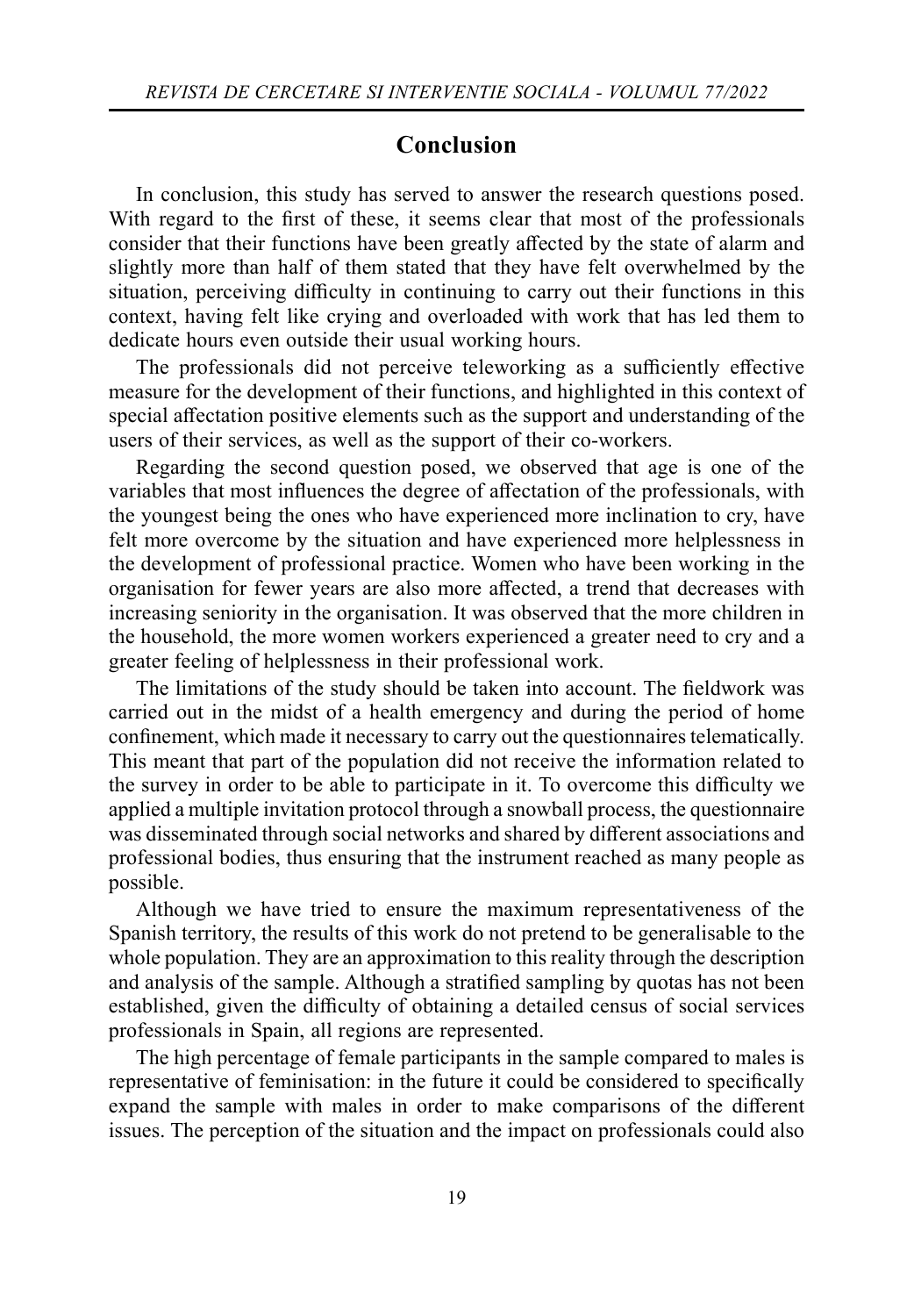be analysed with a longer time perspective now that we are moving towards the so-called 'new normal' thanks to mass vaccination.

#### *References*

- Adecco Foundation (2018). *VI Informe #MonoMarentalidad y Empleo Fundación Adecco,*  available online at: https://bit.ly/2RLcIay (accesed April 3, 2021).
- Alon, T. M., Doepke, M., Olmstead-Rumsey, J., & Tertilt, M. (2020). *The impact of COVID-19 on gender equality* (No. w26947). National Bureau of economic research, available online at: https://faculty.wcas.northwestern.edu/~mdo738/ research/Alon\_Doepke\_Olmstead-Rumsey\_Tertilt\_COVID\_2020.pdf (accesed February 21, 2021); DOI: 10.3386/w26947.
- BBVA Research (2020). *Diversidad de género y formación. Una aproximación al Mercado laboral en España,* available online at: https://www.bbva.com/wp-content/ uploads/2020/12/BBVA-Research-Diversidad-de-genero-y-formacion\_Dic20.pdf (accesed March 3, 2021).
- Burki, T. (2020). The indirect impact of COVID-19 on women. *The Lancet Infectious Diseases*, *20*(8), 904-905; DOI: 10.1016/S1473-3099(20)30568-5.
- Calzada, I., Muriel, M., Páez, V., Caro, F., Gómez, M., Alkorta, E., & Almaguer-Kalixto, P. (2020). *Los servicios sociales ante la pandemia. Retos, desafíos y respuestas hacia la nueva normalidad*, España, Instituto Nacional de Administración Pública.
- Castellanos-Torres, E., Mateos, J. T. & Chilet-Rosell, E. (2020). COVID-19 en clave de género , *Gaceta sanitaria*, *34*(5), 419-421; DOI: 10.1016/j.gaceta.2020.04.007.
- Chen, R., Sun, C., Chen, J. J., Jen, H. J., Kang, X. L., Kao, C. C. & Chou, K. R. (2020). A Large‐Scale Survey on Trauma, Burnout, and Posttraumatic Growth among Nurses during the COVID‐19 Pandemic, *International journal of mental health nursing*, *30*(1), 102-116; DOI: 10.1111/inm.12796.
- Connor, J., Madhavan, S., Mokashi, M., Amanuel, H., Johnson, N. R., Pace, L. E. & Bartz, D. (2020). Health risks and outcomes that disproportionately affect women during the Covid-19 pandemic: A review. *Social Science & Medicine*, *226*, 113364; 10.1016/j.socscimed.2020.113364.
- Cross, F. L. & Gonzalez-Benson, O. (2020). The Coronavirus Pandemic and Immigrant Communities: A crisis that demands more of the social work profession, *Affilia*, *36*(1), 113-119; DOI: 10.1177/0886109920960832.
- Delgado-Valentín, R. (2019). Más allá del binario: Un análisis crítico sobre la intersexualidad desde la perspectiva del trabajo social feminista, *Voces desde el Trabajo Social*, *7*(1), 110-133; DOI: 10.31919/voces.v7i1.77.
- Esade Ramon Llull University (2020). *Covid-19 y desigualdad de género en España*, available online at: https://dobetter.esade.edu/es/covid-19-desigualdad-genero?\_ wrapper format=html (accesed February 19, 2021).
- Farré, L. & González, L. (2020). ¿*Quién se encarga de las tareas domésticas durante*  el confinamiento? Covid-19, mercado de trabajo y uso del tiempo en el hogar, available online at: https://nadaesgratis.es/admin/quien-se-encarga-de-las-tareasdomesticas (accesed February 11, 2021).
- Fombuena, J. (2006). La influencia de la dimensión de género en el Trabajo Social. *Cuadernos de Trabajo Social, 133*(19), 133-154.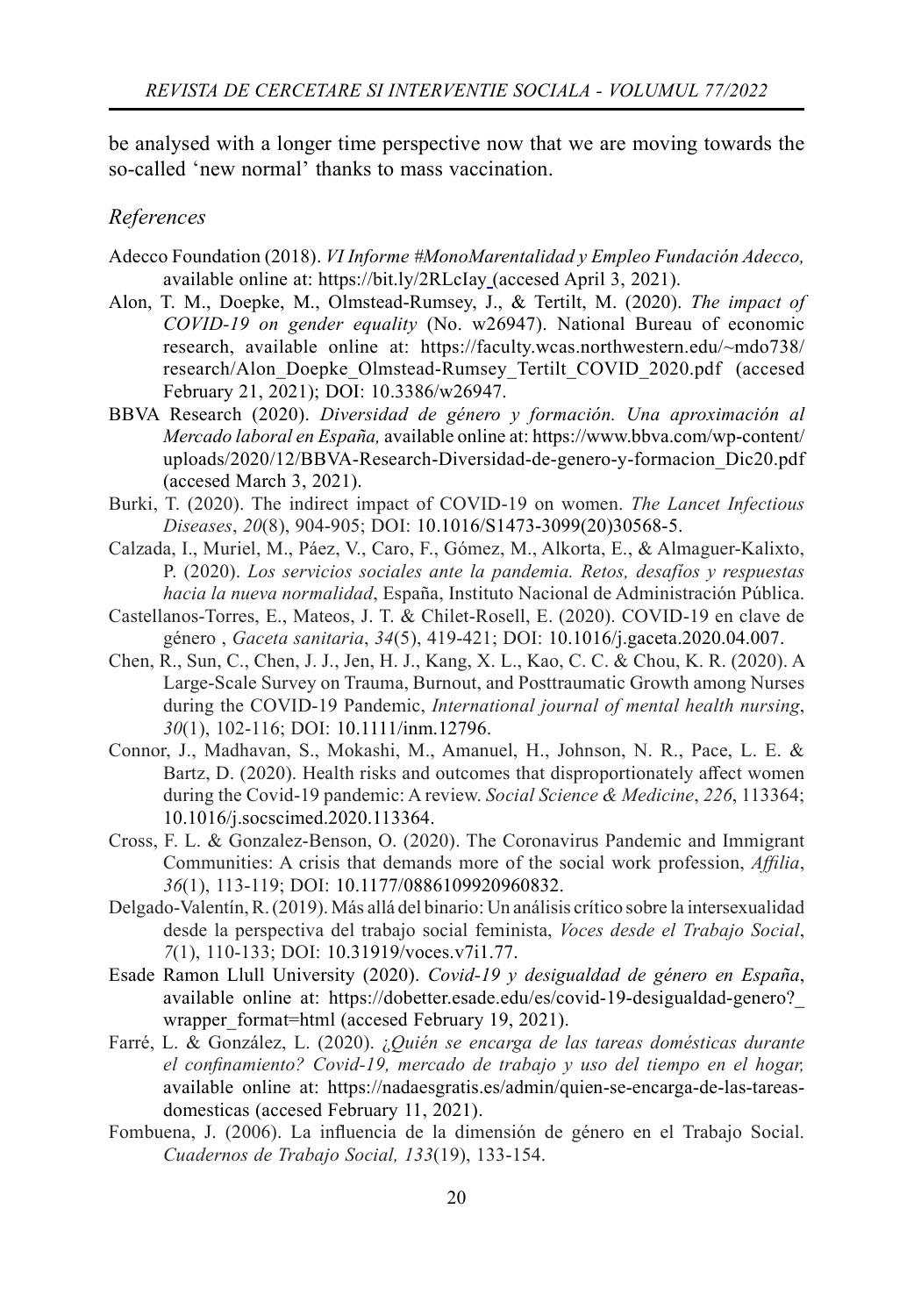- Huang, L., Lei, W., Xu, F., Liu, H. & Yu, L. (2020). Emotional responses and coping strategies in nurses and nursing students during Covid-19 outbreak: A comparative study. *PLoS ONE*, *15*(8), e0237303; DOI: 10.1371/journal.pone.0237303.
- Huarcaya-Victoria, J. (2020). Consideraciones sobre la salud mental en la pandemia de COVID-19. *Revista peruana de medicina experimental y salud pública*, *37*(2), 327-334: DOI: 10.17843/rpmesp.2020.372.5419.

Krentz M., Green, A. & García-Alonso, J. (2020). *Easing the COVID-19 Burden on Working Parents,* available online at: https://www.bcg.com/publications/2020/ helping-working-parents-ease-the-burden-of-covid-19 (accesed February 21, 2021).

- Kumar, A. & Nayar, K.R. (2020). COVID 19 and its mental health consequences. *Journal of Mental Health*, *180***(**6), 817-818; DOI: 10.1001/jamainternmed.2020.1562.
- Li, G., Miao, J., Wang, H., Xu, S., Sun, W., Fan, Y., Zhang, C., Zhu, S., Zhu, Z. & Wang, W. (2020). Psychological impact on women health workers involved in COVID-19 outbreak in Wuhan: a cross-sectional study. *Journal of Neurology, Neurosurgery & Psychiatry*, *91*(8), 895-897; DOI: 10.1136/jnnp-2020-323134.
- Lyttelton, T., Zang, E. & Musick, K. (2020). Gender differences in telecommuting and implications for inequality at home and work. *Available at SSRN 3645561*; DOI: 10.2139/ssrn.3645561.
- Muñoz-Moreno, R., Chaves-Montero, A., Morilla-Luchena, A. & Vázquez-Aguado, O. (2020). COVID-19 and social services in Spain. *PLoS ONE 15*(11), e0241538; DOI: 10.1371/journal.pone.0241538.
- Nomen, L. (2021). La nueva normalidad y los futuros escenarios en Trabajo Social.*Itinerarios de Trabajo Social*, *1*, 55-61; DOI: 10.1344/its.v0i1.32432.
- Parrado-González, A. & León-Jariego, J. C. (2020). COVID-19: Factores asociados al malestar emocional y morbilidad psíquica en población Española. *Revista Española de Salud Pública*, *94*(8), 1-16. Rabbani, F., Khan, H. A., Piryani, S., Khan, A. R. & Abid, F. (2020). Psychological and social impact of COVID-19 in Pakistan: Need for Gender Responsive Policies. *MedRxiv the preprint server server for Health Sciences,* 1-27; DOI: 10.1101/2020.10.28.20221069.
- Reichelt, M., Makovi, K. & Sargsyan, A. (2021). The impact of COVID-19 on gender inequality in the labor market and gender-role attitudes. *European Societies*, *23*(sup1), 228-245; DOI: 10.1080/14616696.2020.1823010.
- Saavedra, L. D. (2017). Género y salud: estudio sobre la doble jornada laboral en las mujeres y su relación con el autocuidado de su salud, in *IX Congreso Internacional de Investigación y Práctica Profesional en Psicología XXIV Jornadas de Investigación XIII Encuentro de Investigadores en Psicología del MERCOSUR*. Facultad de Psicología-Universidad de Buenos Aires.
- Sandín, B., Valiente, R. M., García-Escalera, J. & Chorot, P. (2020). Impacto psicológico de la pandemia de COVID-19: Efectos negativos y positivos en población española asociados al periodo de confinamiento nacional. *Revista de Psicopatología y Psicología Clínica*, *25*(1), 1-22; DOI: 10.5944/rppc.27569.
- Santamaría, M. D., Ozamiz-Etxebarria, N., Rodríguez, I. R., Alboniga-Mayor, J. J. & Gorrotxategi, M. P. (2020). Impacto psicológico de la COVID-19 en una muestra de profesionales sanitarios españoles. *Revista de Psiquiatría y Salud Mental*, *14*(2), 106-112; DOI: 10.1016/j.rpsm.2020.05.004.